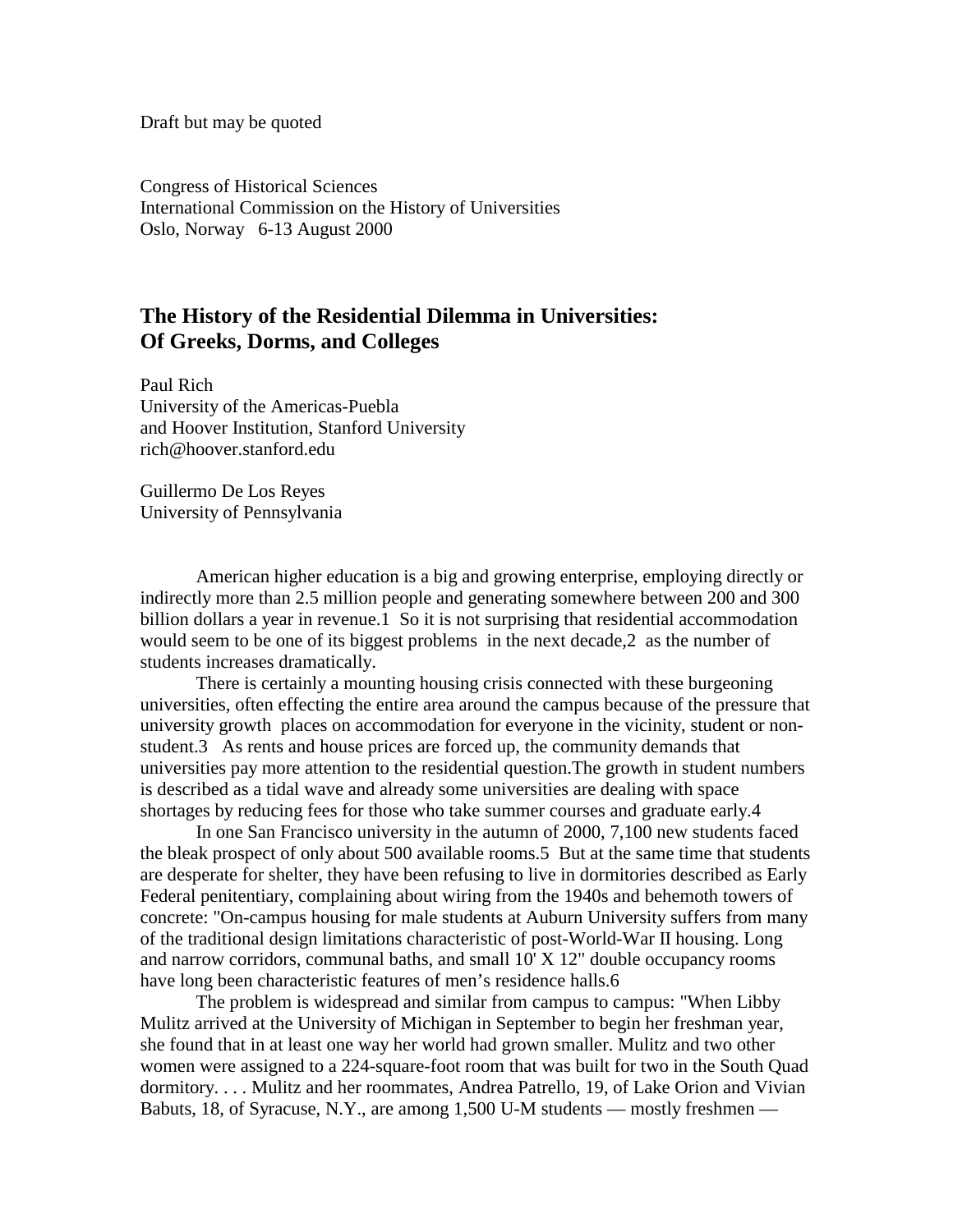shoehorned into rooms converted for triple occupancy. . . . Ed Salowitz, director of research and development in the U-M Housing office, said the tripling is necessary because the University occasionally has more students sign up for dormitory housing than it can handle in doubles."7

This ongoing crisis has focused attention on the somewhat unique ways in which many American colleges and universities solve the problems of providing residential education through fraternities and sororities. For those outside of the United States, the Greek system, as it is often called, is virtually incomprehensible. Moreover, college fraternities and sororities are the subject of much misinformation, the target of film fun as well as deserved criticism for low intellectual standards, panty raids, and brutal hazing. Evidently things have not changed much overthe years, as The Chronicle of Higher Education recently reported on the ritual initiations of Kappa Sigma at Eastern universities, a fraternity which includes as members Robert Redford and Bob Dole. Student candidates were urinated on and covered with molasses.8

 Fraternities and sororities are secret and ritualistic societies, of which the United States has always had a surprising number and many of which trace their origins to Freemasonry. The history of American cabalistic9 and highly ceremonial10 organizations has never received the attention that the subject deserves, 11 and they present research problems of some magnitude.12 Secrecy and ritualism often go together, markedly so in the United States on the campus and throughout life.13 For college secret societies, ritual remains one of the major characteristics,14 making them a very different proposition than the routine dormitory.15 To understand why they present problems for college administrations and are so controversial, their history is important.

Fraternities and sororities are and have existed in the United States since the founding of the organization known as Phi Beta Kappa in the eighteenth century. They can be considered in two major groupings, the honor or recognition societies,16 and the so-called Greeks or social fraternities that are so characteristic of a portion of academia. This separation into honorary and social fraternities did not at first exist, and at the very start in the eighteenth and early nineteenth century the ritualistic element rather than the academic or social element loomed large:

In their decision to expand the society, as well as in the development of their ritual, the Phi Beta Kappa leaders were acting at least partially under the influence of Masonry. A Masonic lodge had existed in Williamsburg as early as in the 1750s, and in 1773 it received a charter from the grand lodge in England. In 1778, as citizens of an independent commonwealth, the Masons of Virginia set up their own grand lodge, with authority to charter other lodges within the state.

Eventually Masons in other states did the same. John Heath himself [the fifteen-year old founder of Phi Beta Kappa] was not a Mason while a student at William and Mary, but Thomas Smith belonged to the Williamsburg lodge before joining Heath as one of the five Phi Beta Kappa founders. Smith served as the first clerk of the Phi Beta Kappa Society and became its president on May 3, 1777. Nine other members of the society joined the Masonic lodge during the next year. At least a dozen of the fifty men admitted to Phi Beta Kappa during these first four years were associated with both groups at one time or another.17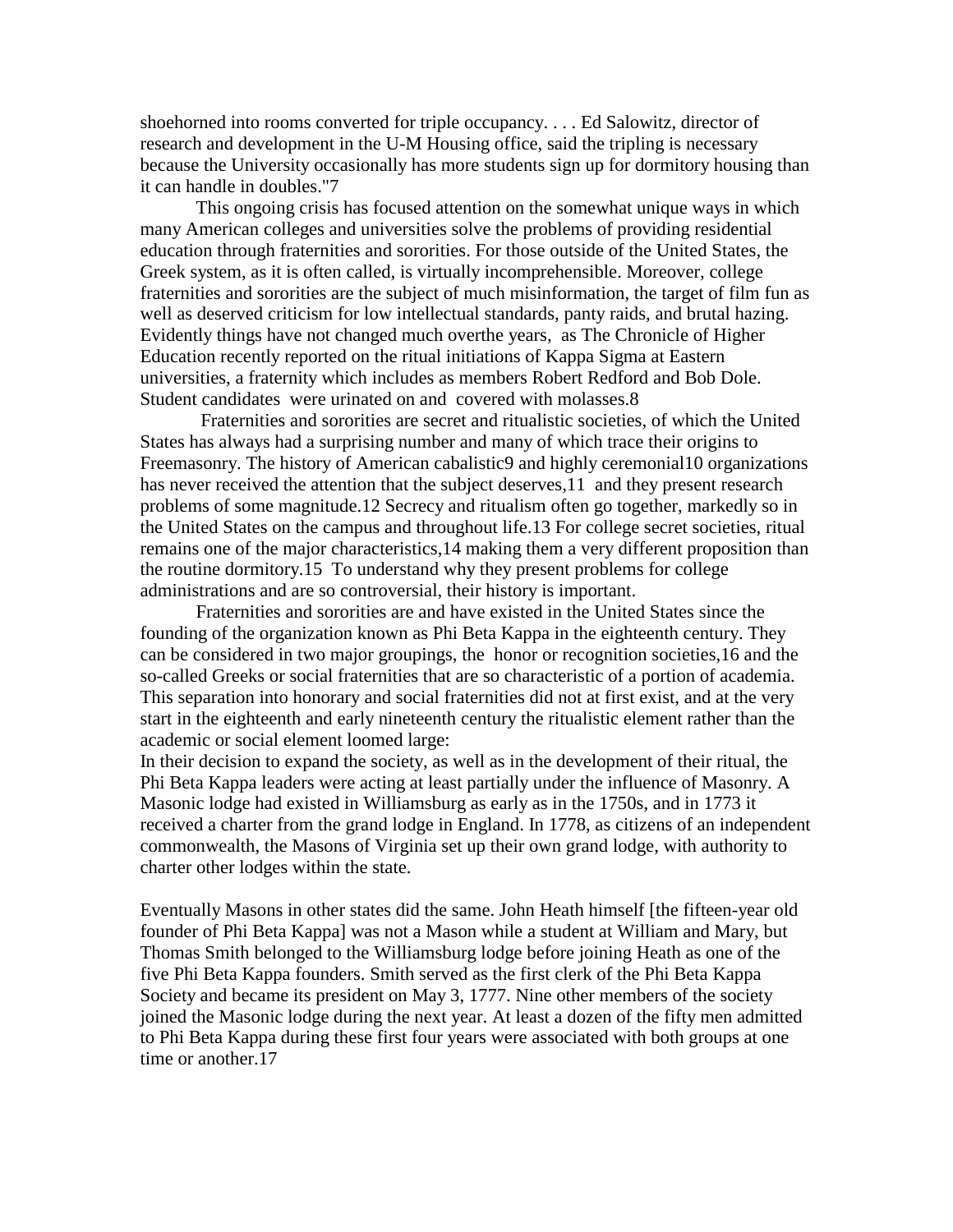There is little to Phi Beta Kappa's activities today which suggest its ties with ritual or with purely social affairs. Outside of the United States many academics realize that this is a high honor for their American colleagues. Today the honorary fraternities in America devoted to scholarship, which have done so much to foster intellectual activity on campuses, stand in peculiar contrast to their cousins, the social fraternities. Arguably some of the social fraternities have done as much damage to intellectual life with their Lord of the Flies initiations as the honorary fraternities have done in the way of encouragement.18 So emotive is the subject, of secret societies in general and fraternities sin particular that the literature is often little more than propaganda and sometimes deliberately misleading.19

The honorary fraternities today retain ritualistic features but it is not their focus.It is the social fraternities that often have kept elaborate ceremonies, many of which are suggestive of Masonry.20 How did this division occur? The metamorphosis of some of the Greek societies into purely social organizations with residential facilities is sometimes blamed on their acquisition of property in the nineteenth century: "It is tempting to see the arrival of the fraternity chapter house as the closing of the fraternity's intellectual, moral, and cultural 'golden age'. When a fraternity got together only once a week or so for a chapter meeting, the occasion was extraordinary. Gathering in a rented hall or classroom, fraternity brothers could invest their time together with a sense of special purpose. Whether they met to discuss a passage from Aristotle's Nicomachean Ethics or Erasmus's Agagia or the Missouri Compromise, they could engage each topic, serious, or not, with undistracted freedom."21

The rituals also allegedly changed: Spectacle and mystery, rather than humane learning and ancient wisdom, came to prevail. Primeval myths, powerful in austerity, were distorted into gorgeous but ludicrous pageants. What the Greeks of old may have inspired, latter day vulgarians did their damnedest to obscure and confuse. Coffins and hooded robes, burning crosses and stakes, swords and armor, cauldrons and grails, lions and dragons, terrifying oaths and incantations, the regalia of crusaders, cavaliers, feudal knights, holy pilgrims and sainted martyrs, stage machinery and special effects — all these were elevated into the mythical means that transformed lowly pledges into bonded brothers. What light and truth may have failed to accomplish, sensation dared to attempt.22

It is curious then that Phi Beta Kappa, the progenitor, was forced by public opinion to jettison rather than embellish its cryptic ritualistic traditions in the early 1800s at the same time that other Greek fraternities were being established with many of the same objectional features.23

The society's members found themselves being lumped with the Freemasons and the Illuminati as evil-worshippers and infidels.24 Some chapters reacted by closing down, but at Harvard the brethren coolly responded: Animated by a consciousness of right, the noble mind rises superior to opposition. Should it be our fate then to be traduced, let us as individuals boldly profess our attachment to our society: — let us declare to teeth of clamor, that it is not only harmless, but virtuous in its objects,  $\&$  useful in its effects: that the circumstances of its origin here [whatever the circumstances of its origin at William and Mary!] indicated, not a design to sow infidelity with sedition, but a benevolent wish to enlarge the heart & improve the mind; & that our initials are only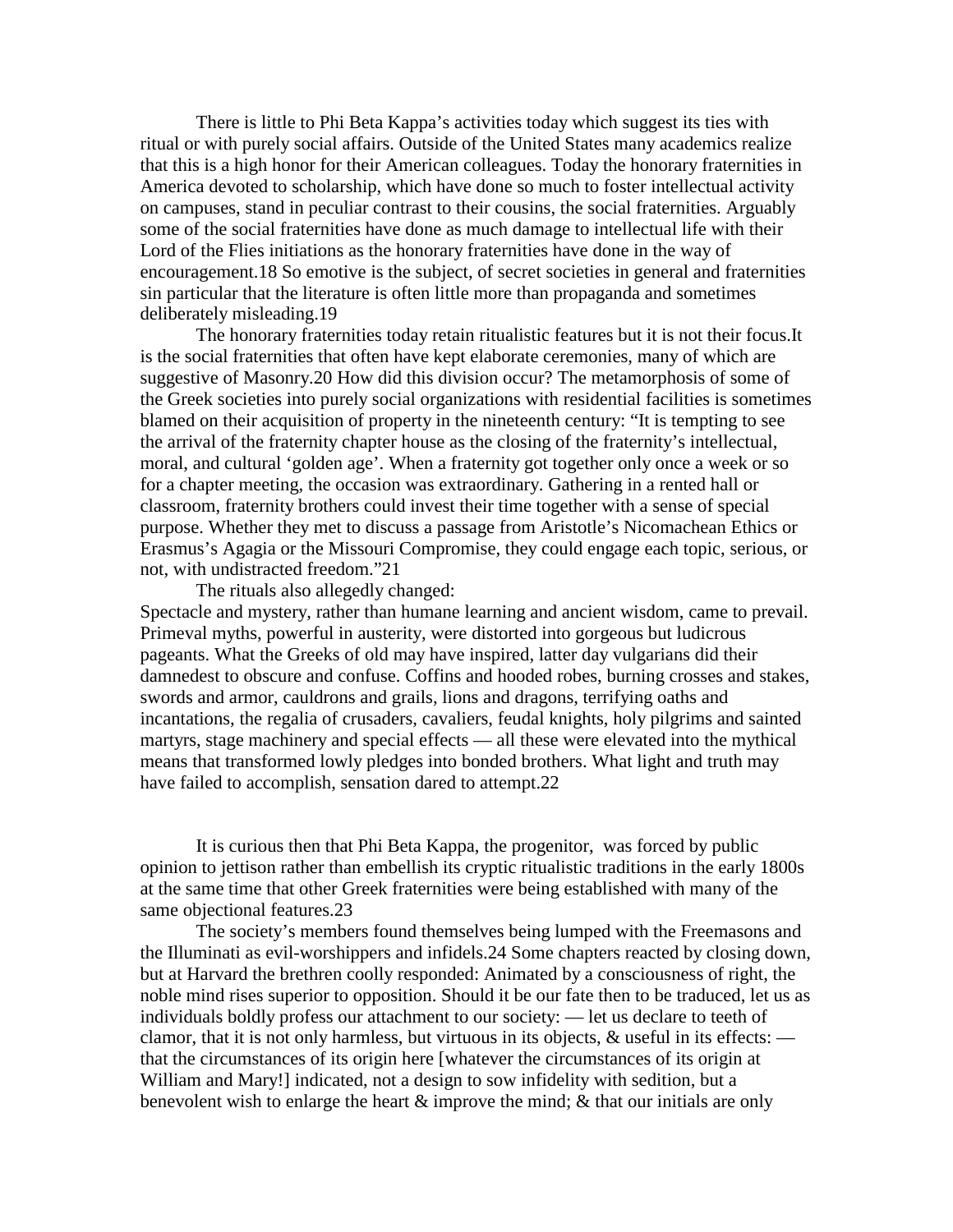expressive of a submission to true wisdom from a love to true virtue. Should we meet the rude shock of persecution let us stand firm & undaunted, steady in our resolutions, & more energetic in our exertions."25

These historical origins are often overlooked, along with the fact that the residential fraternities and sororities often maintain temples or lodge rooms in their buildings and take their ceremonial life seriously, as do their alumni or graduates.

One indication of whether these organizations have retained more than a pro forma interest in ritualism is the offering to the already initiated of additional initiations or degrees. Many of the social fraternities in the United States confer additional honors or awards, often to alumni, while the honorary fraternities are content with their basic induction ceremonies. Phi Beta Kappa never acquired a complex honors system like that of Freemasonry, although such a suggestion was made on at least one occasion. A partisan of giving additional honors wrote, "Why do you suppose that there are 32nd degree Masons? Because the Masonic system is adapted to human nature. Then why not 64th degree Phi Beta Kappas? Why not a scheme of honors for intellectual attainments so many points for a scholarly book, so many for a course of reading, a task of memory, the points to be awarded by democratically organized graduate chapters?"26

Perhaps fortunately, that proposal came to naught, and there are no 64th degree Phi Betas Kappas. However, honor societies encouraging scholastic excellence patterned on Phi Beta Kappa multiplied.27 Tau Beta Pi for engineering started in 1885, and Sigma Xi for scientists began in 1886. Depending on whether one counts professional societies which admit students on the basis of interest rather magna grades along with the more academic honor societies, there were at least 100 by the time the tenth edition of Baird's Manual of Greek College Fraternities appeared in 1923.28

The social Greeks began to build their elaborate residential facilities in the nineteenth century and a gulf developed between the honorary Greeks and the social Greeks that has remained and even deepened. There has been no successful repetition of the early nineteenth century fraternity with intellectual and social aspiration, although in the face of criticism of being lowbrow, some modern fraternities have tried to reclaim their intellectual past.

Sororities came later than fraternities as the numbers of women students on campuses increased. One of the first woman members of Phi Beta Kappa was Emily Francis Fairchild of the Oberlin Class of 1844, but she was only elected into the Oberlin chapter in 1907! The University of Vermont chapter elected Ellen Hamilton and Lida Mason in 1875, evidently the first women anywhere to be selected. Wesleyan admitted women in 1876 and Cornell in 1882, although a Cornell male member complained that "It seems to me in the first place absurd to admit women to a Fraternity, and, secondly, that the whole tradition and character of the concern make it exclusively a male affair." Vassar was the first women's college to have its own Phi Beta Kappa chapter, in 1899. The National Panhellenic Conference for the heads of sororities was founded in 1902, seven years before the male National Inter fraternity Conference. The notorious problems associated with fraternities, such as hazing and substance abuse, have generally been less with sororities.

One might think that university administrators would welcome fraternity and sorority housing as a partial answer to their acute problems in finding space for students.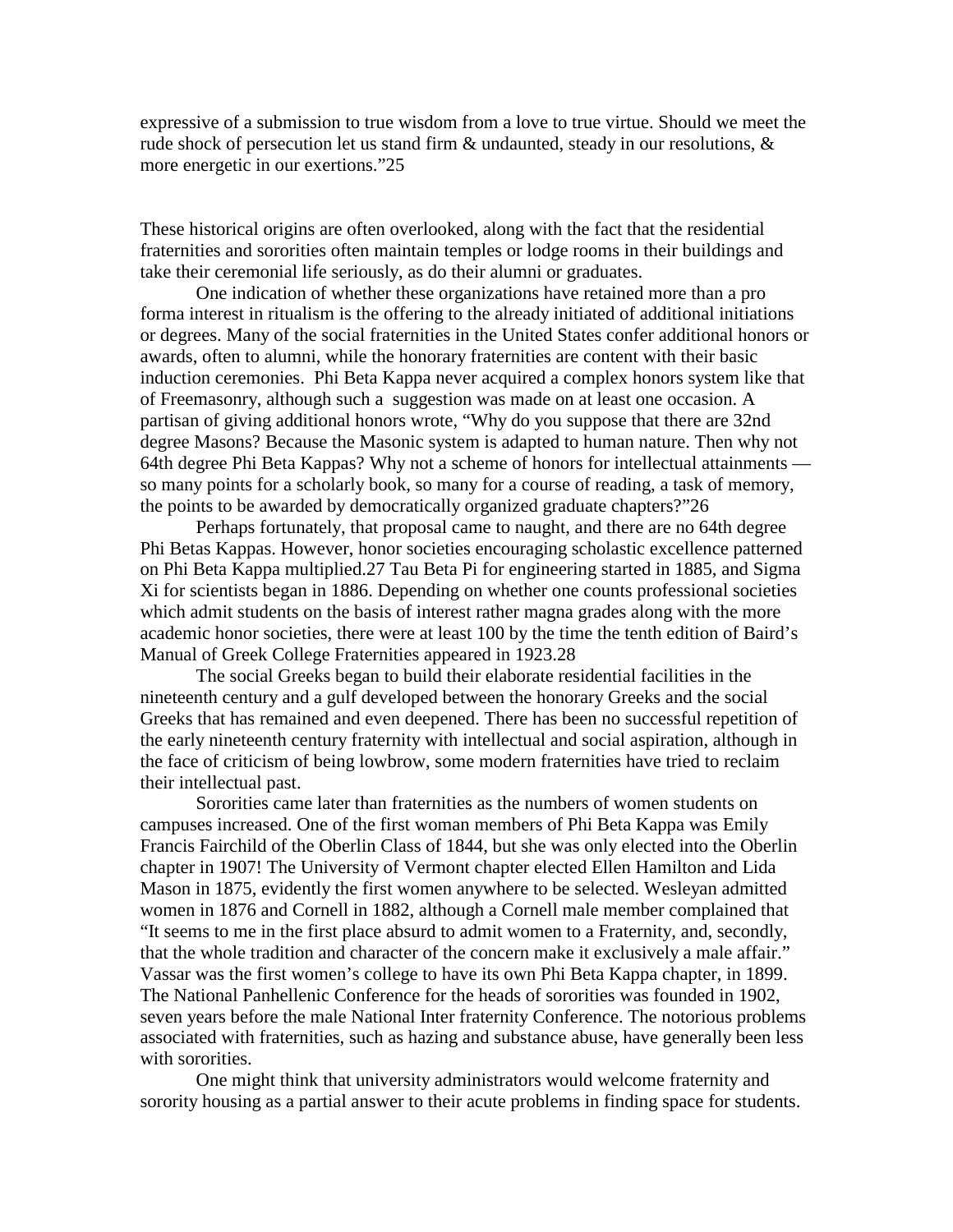That is not the case. When Williams College in Massachusetts eliminated fraternities in 1968 that was the start of what has been a long battle. Eventually Amherst and Colby, two other prestigious New England institutions, also closed down the frats. This was highly unpopular with the alumni. Indeed, whenever a college tries to deal with the fraternities, they face a barrage of press releases and mailings to donors. The flag is waved of freedom of association, and fraternity enthusiasts ask why their organizations should be singled out for attack.29

An observer might wonder why American universities got themselves into a situation in the first place of having numerous independent organizations in control of their residential facilities? One explanation is simply cost. When Duke University was on a massive building program in the 1930s, the expectation was that it would eventually have residential colleges resembling those at Oxford and Cambridge:

We have groups of [men's] dormitories that could be, and I predict will sooner or later be used, very much along the lines of the dormitories that Mr. Hartness of New York, is building at Harvard and Yale. And thus operated, each would become a sort of living unit, somewhat comparable in certain ways to the colleges at Oxford. ...Its several dining rooms, some for students and some for teachers and visitors, are all served from a common kitchen. A good many college dormitories have separate dining rooms for each, but it is very expensive and we are trying this other arrangement with the hope that it will work. If it does not, adjustments can be made later and very handily over here..." These reflections would prove prophetic: the lack of sufficient resources to provide such interior infrastructures to support common life amenities as smaller dining rooms, study and social spaces, and faculty quarters would mean that Duke's dormitories could not become full residential colleges...30

There are a number of reasons why fraternities and sororities are usually on the defensive despite their role in housing a good percentage of American students, and not all revolve around initiation hazing, excessive drinking and use of narcotics. One unspoken fear of the colleges is that commitment to one's fraternity is often stronger than to the college itself, and thus, put bluntly, hurts fund raising. Moreover, student opposition to an anti-fraternity policy is not entirely based on loss of the fraternity and sorority social life:

You people are fantastic! A veritable three ring circus! Now that you have completely demolished the fraternity system with that fine representative reporting, cleverly ignoring all the fine points . . . you now direct your Mencken-like perspicuity on hoary old EAST QUAD! Gentlemen, I grant you that the quads are terrible, having lived in one for two years, . . . but this leads to one problem — if quads are lousy and fraternities are no good, WHERE IN HELL IS EVERYONE GOING TO LIVE31

The fraternity and sorority housing system is largely confined to the United States and why it has not spread extensively overseas should receive research attention.32 It could of course, in terms of initiation and ritual, be compared with dueling societies at German universities or to undergraduate Masonic lodges at Oxford and Cambridge. In any event, the largely unsuccessful international missionary attempts of these groups are even more neglected as a matter of study than their American domestic effects.33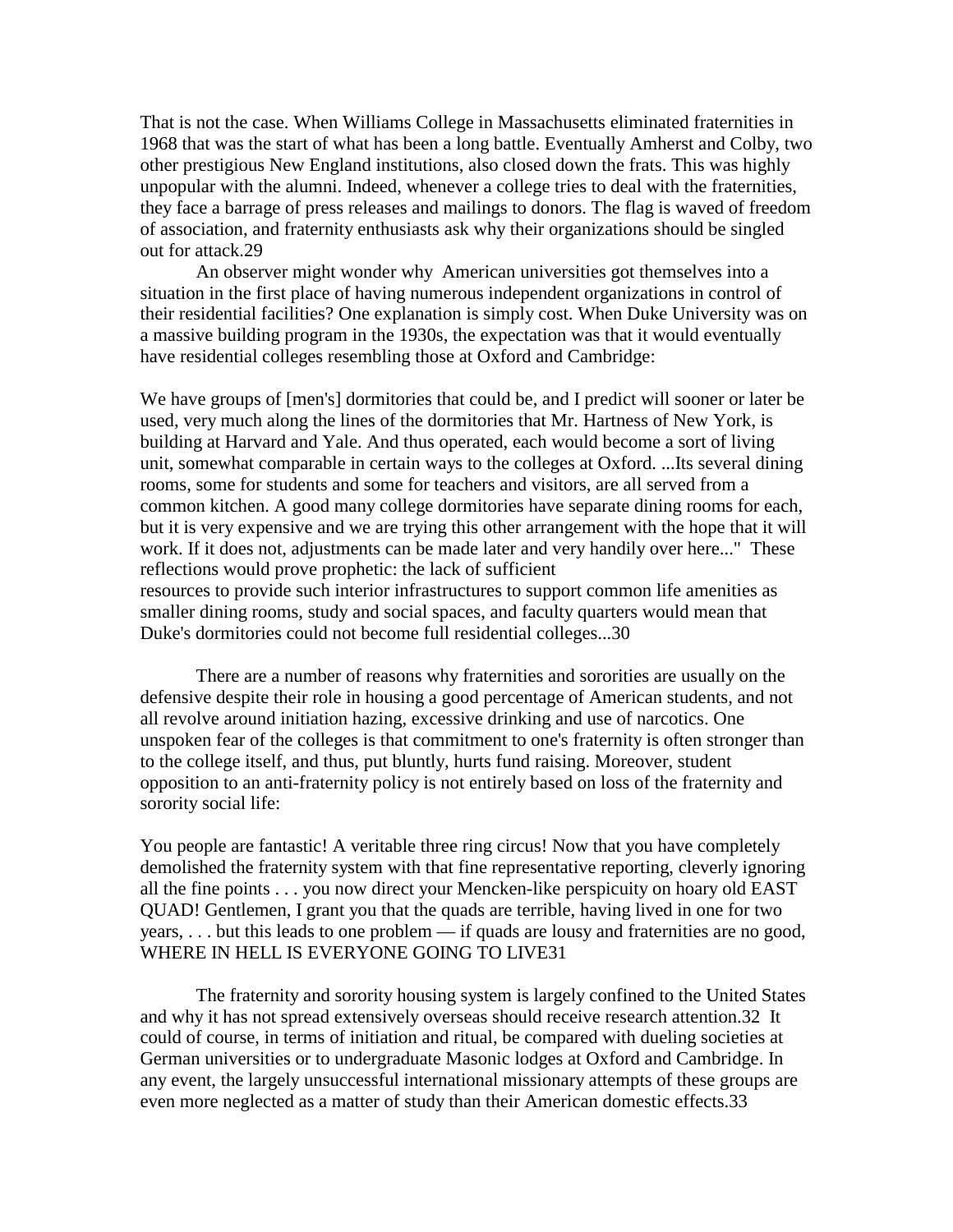Actually a great deal of material is available even if these groups are secret. Most of the established fraternities and sororities have long runs of journals and at least one lengthy if boring history.34 Depending on the pack rat mentality of individual branches, there can be treasure troves of menus, sheet music, visiting cards, membership applications, and minutes by the ton.35

Despite many years of fraternities being part of American college life, a large percentage of American university administrators have concluded that, "Hazing, alcohol abuse and interference with productive academic achievement are chronic and occasionally destructive problems that negatively affect the current Greek community." This has been confirmed by the fact that "Two recent studies done by researchers at Columbia (1994) and Harvard (1995) indicate that Greek students report higher levels of alcohol consumption than the general student population and have a higher incidence of binge drinking..." The conclusion of many academics has been that, "A simple equation has evolved: if Greek organizations on balance exert a negative influence on the University community, they simply should not continue to exist." 36 The consequence of this hardening of attitude towards fraternities and sororities has been that when: ...administrators began cracking down on Greek life at various colleges, for example, stagnation and loss of membership were the first results. The national membership averages in fraternities and sororities decreased between 1991 and 1997, as compared to the explosion in membership during the 1980s. According to the National Panhellenic Conference (NPC), an umbrella organization for 26 international women's fraternities and sororities, membership in these organizations, which had been estimated at 163,000 in 1991, declined to 157,000 by 1997 — a decrease of nearly 4 percent. (Just a decade earlier, by way of comparison, sorority membership had been 110,000 in 1981 and jumped to 147,000 by 1987 — an increase of more than 30 percent.) Likewise, fraternities mirror the membership decline. Surveys conducted by the Center for the Study of the College Fraternity at Indiana University found that the 292 institutions reporting in 1992 had 162,820 members; in 1997, while more schools reported (346), the membership number was lower, 133,210. The Chronicle of Higher Education recently noted that overall fraternity membership is down as much 30 percent. At particular universities, the numbers are even more startling. Michigan State University, for example, has suffered a 50 percent decline in Greek membership over the period.37

Fraternities have declined on campuses before, and then made a comeback, but it may be that the deaths of freshmen undergoing initiation, the bad publicity about drinking binges, and a distrust of their secretive ritualistic activities have finally combined to bring them down. Universities such as Dartmouth have abolished them outright and others like Pennsylvania and Emory are now devoting considerable resources to developing alternatives.38 The alternatives are not cheap, either in money or in faculty time. For example, at Yale:

Each college has a master and a dean who reside in the college. The master is a senior member of the faculty, appointed by the president of the University, and reporting to him. As head of the residential college, the master provides intellectual leadership and sets the college's tone by scheduling programmatic events that bring notable intellectuals, public officials, artists, and national leaders to speak in the college and visit with its students.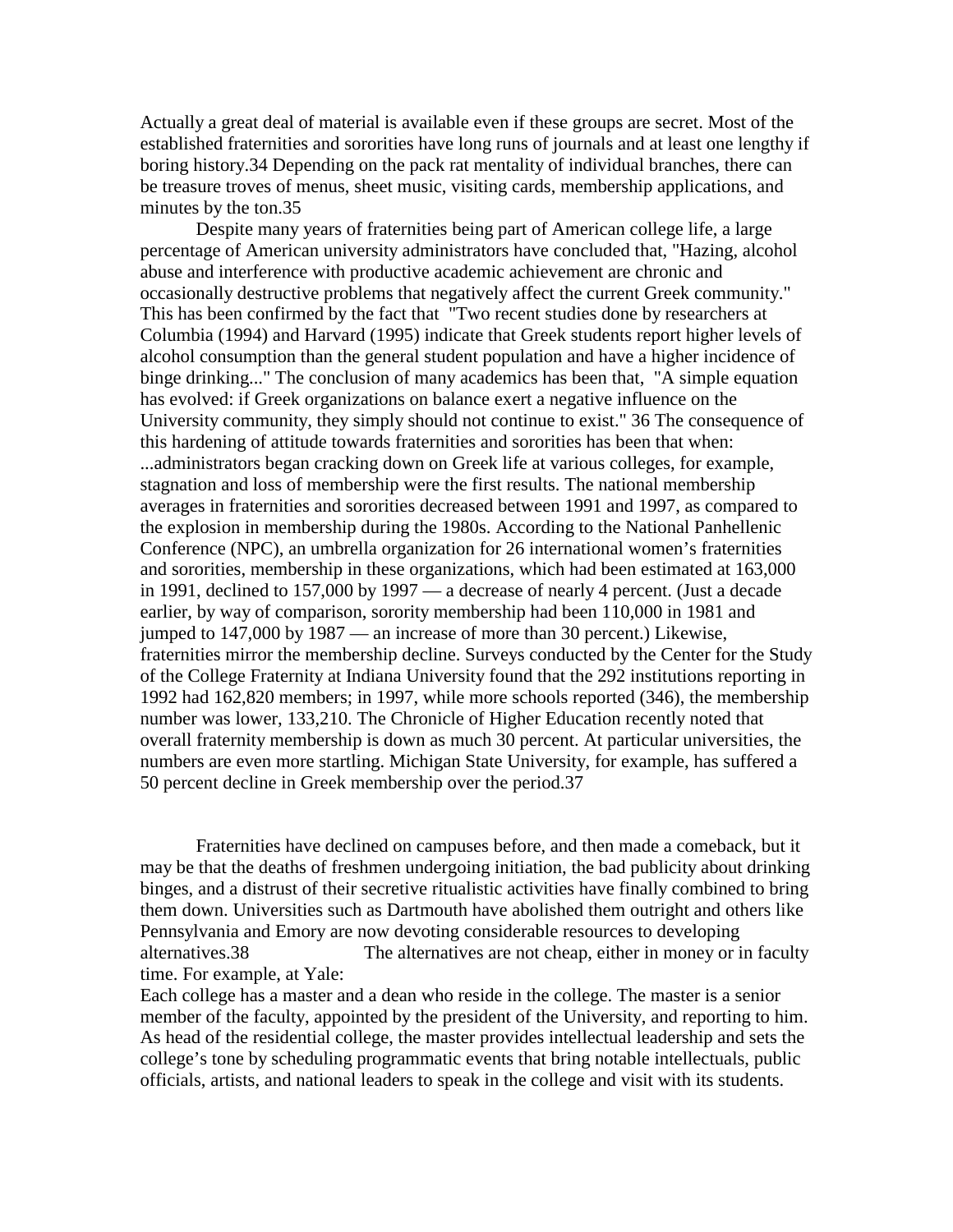The master supervises special initiatives, such as the redesign of the facilities, to accommodate the changing interests and talents of the students. In addition, the master oversees the buildings' structural integrity, and ensures the comfort and security of all the residents of the college. A Council of Masters—along with the dean of Yale College, the dean of student affairs, the dean of academic affairs, and an associate provost—meets each month to discuss issues concerning student life and services, and frequently invites other members of the administration to discuss matters of current concern. The council makes recommendations to the president and the provost on policies relevant to the interests of the twelve colleges. 39

The fraternity situation on American campuses is probably getting more attention now than it has had at any previous time in its existence. If the end result of the debate is a phasing out of this somewhat strange phenomenon,

it will not be without a strong defense by its large and loyal constituency.

## **NOTES**

 1. Anne Matthews, Bright College Years: Inside the American Campus Today, The University of Chicago Press, 1997, 28. For a comment on such statistics, see ibid.

 2 Tanya Schevitz, "In a Jam: Housing Crunch Means S.F.State Cannot Put Up All Freshmen", San Francisco Chronicle, 18 July 2000, A15.

 . 3 Lisa Trei, "Students Propose Startup to Tackle Housing Crisis", Stanford Report, 12 July 2000, 1.

 . 4Tanya Schevitz, "Call Offers Cash to Clear Space for New Students", San Francisco Chronicle, 12 July 2000, 1.

5 ibid.

 6 Charles C. Schroeder, "New Strategies for Structuring Residential Environments," Journal of College Student Personnel, September, 1976, 387.

7 Detroit Free Press, November 12, 1990, 1B.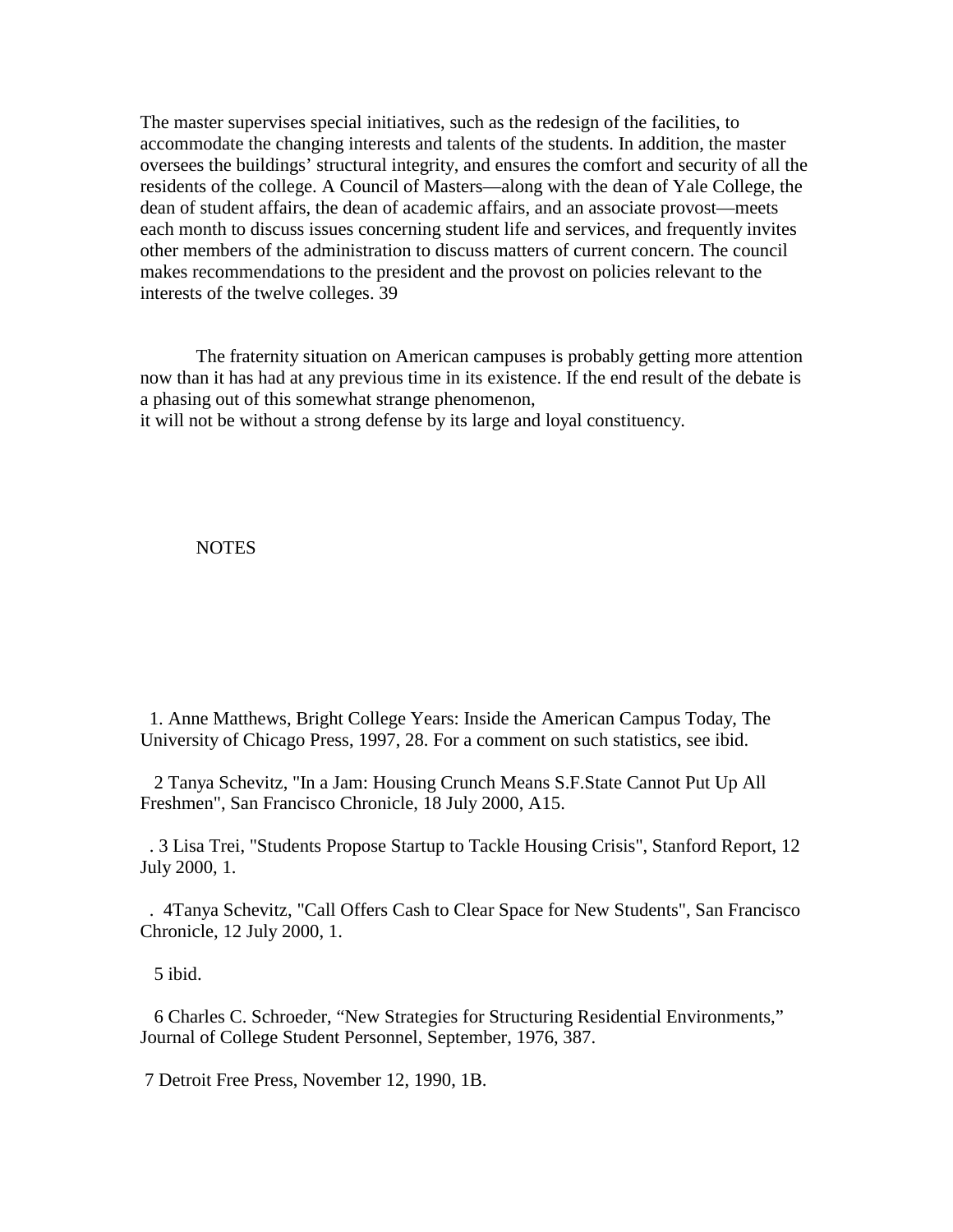8. "Fraternity leaders...", The Chronicle of Higher Education, 15 November 1996, A49.

 9. Sometimes members of what appear to be secret societies, including those in Masonic organizations, assert that there is really nothing secret. After all, the buildings are selfevident and exposes are regularly published. "There are no secrets in Freemasonry. There never have been. Soon after the formation of a Grand Lodge in England exposes appeared in newspapers, tracts, books, and by other means of disseminating information." Allen E. Roberts, Freemasonry in American History, Macoy Publishing, Richmond (Virginia), 1985, 1. "Freemasons habitually compose their own definitions for their own use, expecting the world at large to accept them without question. We have self-defined 'secret society' to exclude the Craft, but we must realize double-talk does not change reality, anymore than you can repeal the Law of Gravity..secret societies have six common elements. (1) SECRECY, particularly as to forms and ceremonies. (2) EXCLUSIVENESS, with strict admission requirements. (3) HIERARCHICAL, requiring a progressive status system. (4) ORDEAL, calling for an Initiation trial of greater or less rigorousness. (5) MYTHIC ORIGIN, sometimes semi-factual, sometimes outright imaginary. (6) SELF-CONTAINED, by separating themselves form the common world." "Secrecy", Royal Arch Mason, Vol.18 No.4, Winter 1994, 118.

 10 . "The trend of Masonic thought at any given period is probably better reflected in the rituals in use at that time than anywhere else, and this phase of Masonic study and research has been sadly neglected, probably due to the many difficulties confronting the one undertaking it." Wm. L. Cummings, "Rites and Ritual", Royal Arch Mason, Vol.18 No.4, Winter 1994 (originally published in the June 1944 issue, 179-183), 107.

 11 . See S. Brent Morris, Why Thirty-Three?, Scottish Rite Research Society, Dallas (Texas), 1991. (Originally a paper presented at the second meeting of the SRRS, 21 October 1991. Also, "Why another Research Organization?", The Scottish Rite Research Society Newsletter, Vol.1 No.1, October 1991, 1. Norman D. Peterson, "Scottish Rite Research: Conjectures, Ambitious Proposals, and The Third Millennium", The Plumbline, Scottish Rite Research Society, Vol.2 No.4, December 1993, 1-4.

 12. "The subject of men's fraternal organizations was, until recently, not one to elicit much scholarly attention. Generally white, and middle-class, the Masons, Rotarians, et. Al., arguably belonged neither to the 'great thinkers' nor to the 'struggling masses' hence their limited appeal to intellectual and Marxist historians alike. Fortunately, new interest in popular culture, and in gender-related issues is making fraternalism seem less the plaything of Mencken's 'booboisie,' and more a significant register of cultural change, a fit subject for academic inquiry." Clifford Putney, "Service Over Secrecy: How Lodge-Style Fraternalism Yielded Popularity to Men's Service Clubs", Journal of Popular Culture, Vol. 27 No.1, Summer 1993, 179. Putney argues that "The 'anti-progressive' character of Victorian fraternalism becomes even clearer once one accepts that, rather than charity, it was ritualism upon which lodge members concentrated, ritualism which provided their main source of activity." Ibid., 182.

 13 . In April 1971, Elihu, one of Yale's secret societies, sent a letter to the Yale Daily News: "In the present era, we find ritual, mystery, chauvinism, and self-serving elitism to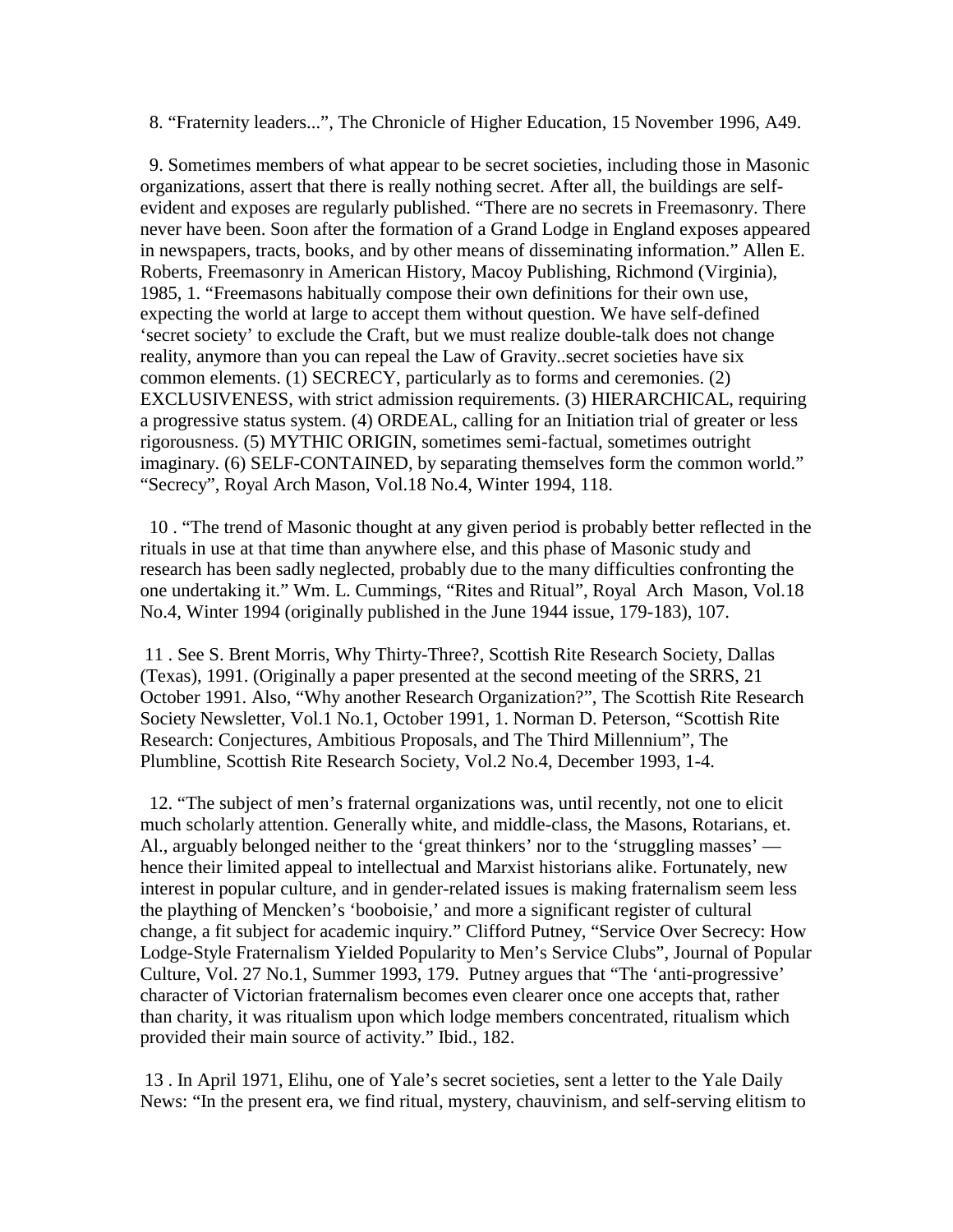be anachronisms at best." Anyone interested in membership was told to call 865-9881. A. Bartlett Giamatti, History of Scroll and Key, 1942-1972, Published by The Society, New Haven, 1978, 39.

14. "Dedicated as the Hall [Scroll and Key building] is to the ideals of truth and beauty and troubadour, conscious as it is of the force of ritual, those ceremonies that contain and continue the best of the past into the new day, it is not finally in ideals or ritual that the life of the Hall goes on. The life goes on as the ideals are embodied in ritual, and the rituals shape the behavior, and are animated by the zest and passion, of human beings." Giamatti, 49-50.

15 . Sometimes it is hard to demarcate between a ritualistic and issue-oriented movement. While the Grange, for example, is certainly an agricultural lobby, it has always had a strong ritualistic side. Rotary or the Lions would seem to be more on the service side, but some Rotarians seem to be as enraptured by the Rotary wheel as anyone ever was by the Masonic square and compass.

16 . An instance of a secret university society which is neither honorary nor social in the normal sense is Scroll and Key at Yale. The Yale secret societies have a distinct culture of their own, but Scroll and Key too owed something to Phi Beta Kappa. Maynard Mack, A History of Scroll and Key, 1841-1942, Scroll and Key, New Haven, 1978, 4-5. "Though endowed from the beginning with a winning doctrine, the society's real strength has flourished from its ritual, in which it has generally been happy." Ibid., 42.

17 .Richard Nelson Current, Phi Beta Kappa in American Life: The First Two Hundred Years, Oxford University Press, New York and Oxford, 19990, 10.

18 .See Hank Nuwer, Broken Pledges: The Deadly Rite of Hazing, Longstreet Press, Atlanta (Georgia), 1990, passim.

19 . E.g. "The real test of Masonic acceptance of the Ancient Mystery theories of Mackey and Pike is to study the writings of serious Masonic historians from the authentic school, not those from the romantic period. The publications of Quatuor Coronati Lodge No.2076, the American Lodge of Research, the Texas Lodge of Research, the Ohio Chapter of Research, and others show that these absurd theories have been politely ignored. They have died the quiet death they deserved. The pathetic irony is that only one group today believes the tall tales of Mackey and Pike — not the Grand Lodges, not the Scottish Rite, but the antimasons. Our enemies are so anxious to believe the worst about us, they rush to embrace hypotheses long since abandoned, if ever widely accepted. Whether they are incompetent as historians or simply facile liars is for other to decide." S.Brent Morris, "The Letter 'G'", The Plumbline, Scottish Rite Research Society, Vol. 1 No.3, September 1992, 2.

20 . "Phi Beta Kappa might continue to call itself a fraternity, but undergraduates would have to look elsewhere on campus for a real sense of brotherhood. For comradeship, students could look to new Greek-letter fraternities and other campus clubs that spring up in great profusion from 1825 on. These featured the characteristics that Phi Beta Kappa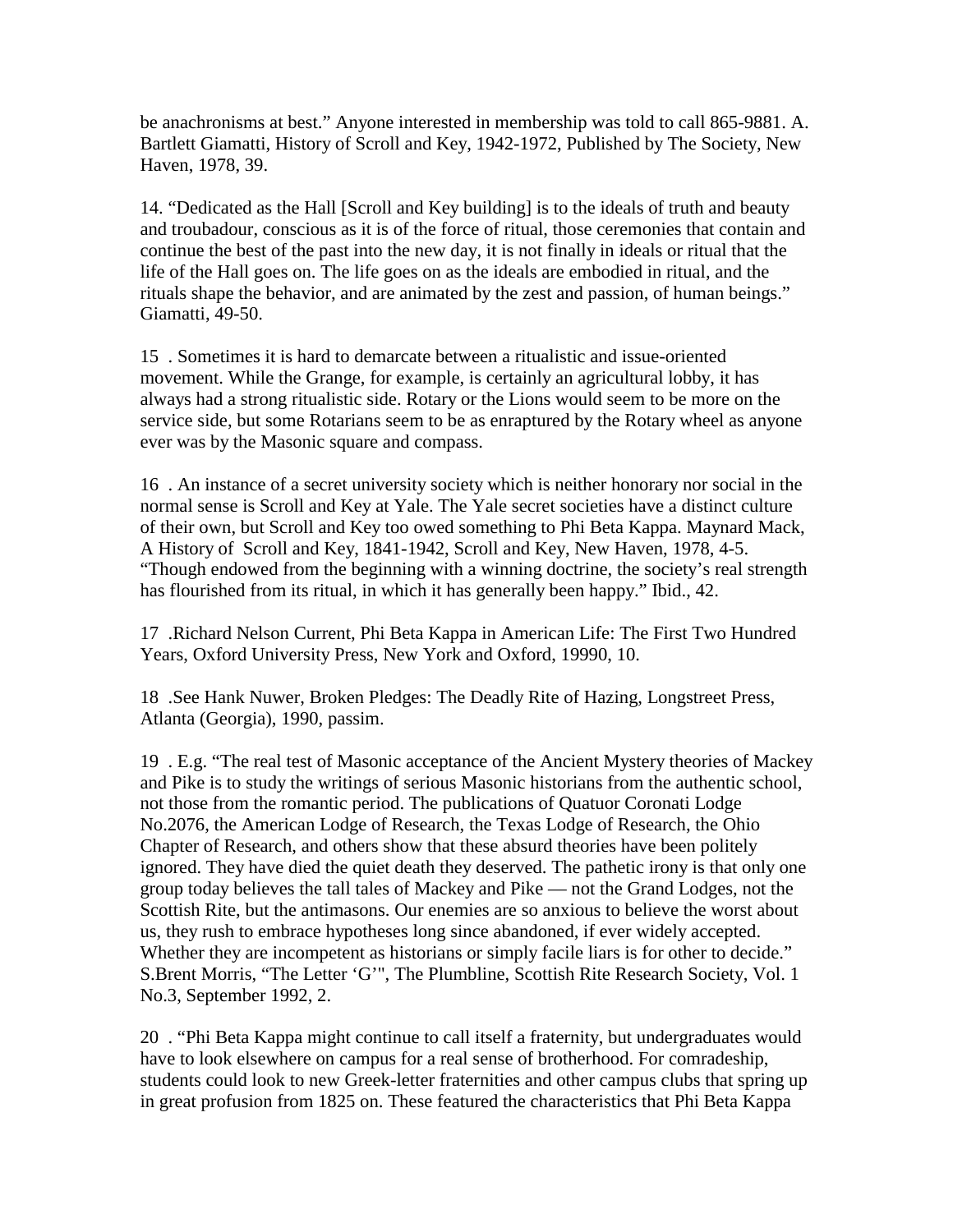was losing. They kept secrets...Phi Beta Kappa students themselves started the new fraternity movement, their object being to keep what they liked and to gain what they lacked as brothers in the existing 'fraternity'. Nine seniors at union College met in 1825, in a room that two of them shared, to organize under the name of Kappa Alpha. Seven of the nine were or became members of Phi Beta Kappa." Current, 61.

21 . Kent Christopher Owen, "Reflections on the College Fraternity and Its Changing Nature", Jack L. Anson and Robert F. Marchesani Jr. eds., Baird's Manual of American College Fraternities, Baird's Manual Foundation, Indianapolis (Indiana), 1991, I-2. Cf. Christopher Shea, "Hamilton College to Bar Students From Living in Fraternities", The Chronicle of Higher Education, 17 March 1995, A32.

22. Owen, I-3.

23 . "Phi Beta Kappa. The members of this institution have recently removed the injunction of secrecy imposed by its obligations, and have left the world to form a just notion of its moral and social principles. This event has doubtless been hasted by the development of its mysteries published in the first edition of this Ritual. This act of the Phibetian society shows the good sense of its members; and also that its purposes were not political. Had politics, as in Masonry, been its main object, it would have held on with tenacity to its principles, as to the threads of life, and, disregarding its departure from sound morals, or patriotism, would still have contended, with the infatuation of a Mormonite, for the enjoyment, in secret, of that which in the eye of the public would overwhelm its members in confusions." "A Traveller in the United States", A Ritual and Illustrations of Free-Masonry and the Orange and Odd Fellows' Societies, Accompanied by Numerous Engravings, and a Key to the Phi Beta Kappa, S.Thorne, Devon (Shebbear, near Hatherleigh, England), 1835, 251.

 24. "Of all the zealots, none aroused hotter indignation among Federalists than did the president of Yale College, Timothy Dwight. In his baccalaureate address of September 9, 1797...Dwight thought the peril imminent. He could cite as an incontrovertible authority the just-published book by the University of Edinburgh's Professor John Robison, Proofs of a Conspiracy against All the Religions and Governments of Europe, Carried on in the Secret Meetings of Free Masons, illuminati, and Reading Societies....Good Federalists among the Phi Beta Kappa members, listening to Dwight's harangues or reading them in pamphlet form, could hardly avoid twinges of concern and even of guilt. Plainly a secret society could be a devilish thing, and they belonged to a secret society, which had originated in Virginia at the College of William and Mary — the state and the college of the Jacobinical Jefferson himself. And the society's very name stood for 'philosophy the guide of life,' which was precisely the satanic error that Dwight warned against. Perhaps God-fearing, right-thinking members of the thing ought to terminate it before it developed its potential for mischief." Current, 32-33.

25 . Catalogue of the Harvard Chapter of Phi Beta Kappa: Alpha of Massachusetts. With the Constitution, the Charter, Extracts from the Records, Historical Documents, and Notes, Cambridge, 1912, 112-13, qtd.Current, 34.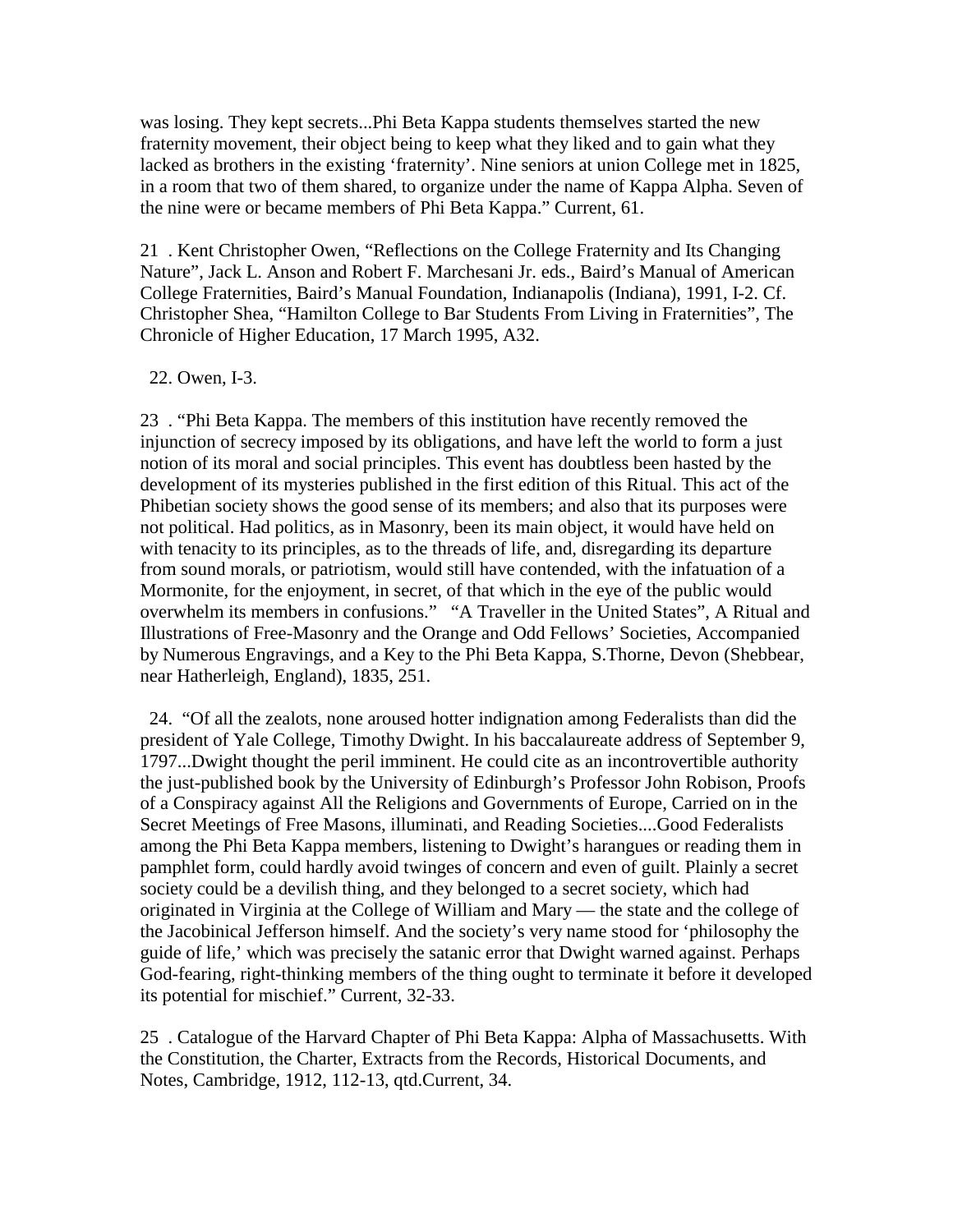26. Edwin J. Akutowicz to "Gentlemen", 30 April 1994, American Scholar records, qtd. Current, 199.

27 . The "higher doctorates" would seem an excellent example of how what appears to be a terminal distinction such as the Ph.D. can be trumped. Americans are unfamiliar with these degrees, given in countries with a British heritage. They are awarded some years after the Ph.D., following submission of books or other accomplishments. In the United States, an LL.D. Is generally an honorary degree — but at the University of Western Australia, where Rich gained his Ph.D., it is one of the higher doctorates, a sort of academic equivalent of the Masonic 33rd degree.

28 . American honorary fraternities were slow to expand overseas. In 1907 Americans at Oxford petitioned for a Phi Beta Kappa chapter, but the Senate and Council of Phi Beta Kappa never authorized one. Current, 109.

 29 David K. Easlick, Jr., and Thomas Short ,"On The Campus: Frat Boys at Bay", http://www.sit.wisc.edu/~phitau/fratbay.html

30 Janet Smith Dickerson, " 'Some Better Way': The Shaping of a Residential Learning Community at Duke University", Prepared for presentation at the Oxford Roundtable on Residential Colleges , 20 July 20, 1999.

31 Letter to the Editors, Name withheld, The Michigan Daily, March 21, 1961.

32 . "Young Protestant middle-class men sought their rituals not only in the fraternal and beneficiary lodges, but also in scores of voluntary associations with primarily religious, reform, political, or economic objectives. College fraternities are an obvious example...Historians of each of these subjects have commented on the peculiar role of initiation, which they generally have attributed to shield members from blacklisting, and fraternal life insurance firms used ritual to remind members to pay premiums. What is less appreciated is the extent to which founders and members regarded ritual as important in and of itself." Mark C. Carnes, Secret Ritual and Manhood in Victorian America, Yale University Press, New Haven and London, 1989, 6. "Fraternal orders are vehicles for exploring the experiences and values of specific groups. Moreover, as institutions flourishing in the late nineteenth and early twentieth centuries, they enhance our understanding of the changes accompanying America's industrialization, urbanization, and modernization." Lynn Dumenil, Freemasonry and American Culture, 1880-1930, Princeton University Press, Princeton (New Jersey), 1984, 221.

33 . The differences between countries can be extraordinary. For example, the Odd Fellows, which in the United States and England have always been a lower middle class movement, are elitist in Scandinavia. The Orange Order, such a disturbing political influence in modern day Ireland, was primarily social in the United States.

 34 . British Masons were less inclined to appear in public in Masonic costume than were American Masons, but the willingness in the 1870s of the then prince of Wales (later King Edward VII) to be photographed in Masonic regalia has been considered "to have